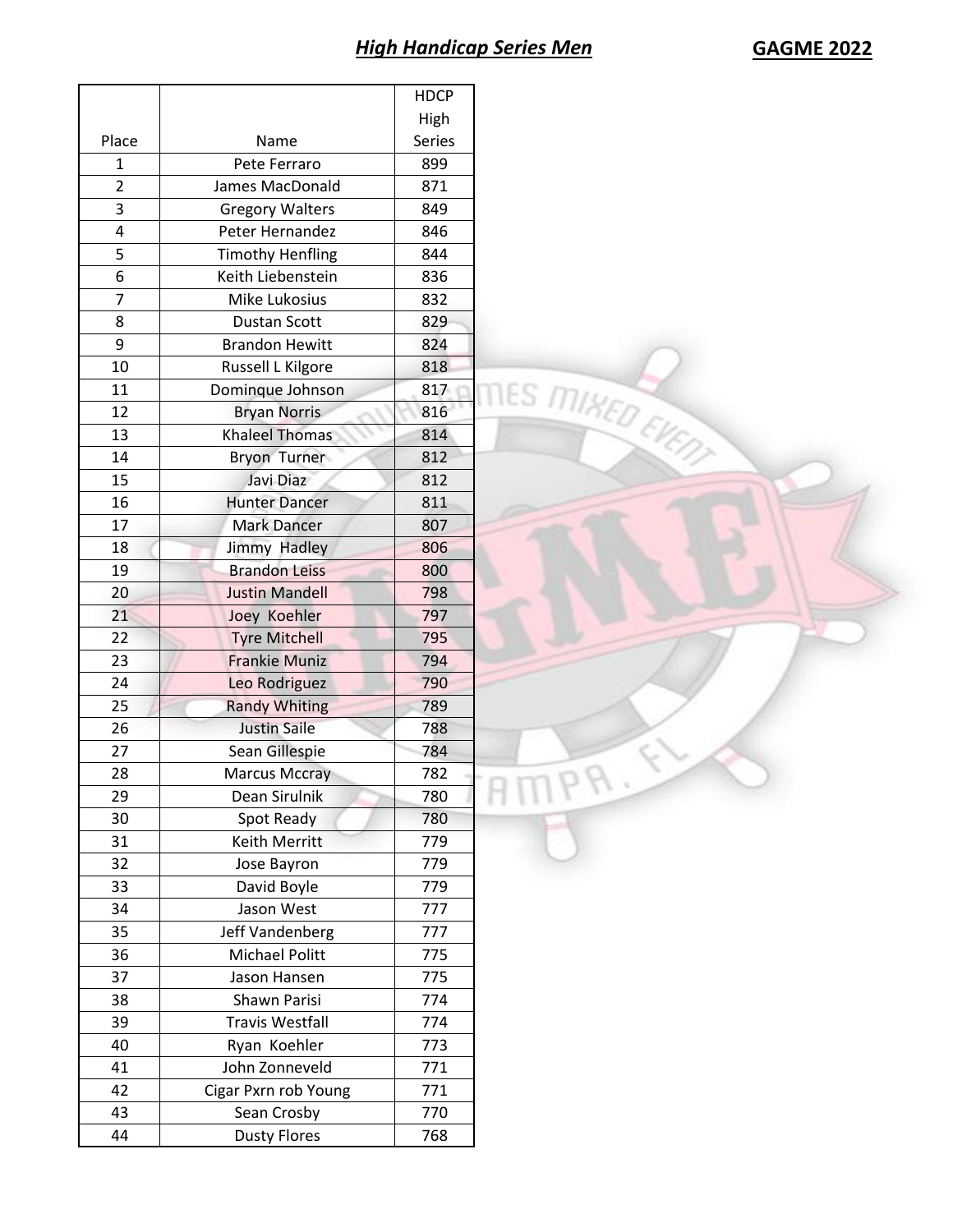## **High Handicap Series Men**

| <b>GAGME 2022</b> |  |  |
|-------------------|--|--|
|-------------------|--|--|

| 45 | Greg Blankenship             | 766 |
|----|------------------------------|-----|
| 46 | Randy Wypiszynski            | 766 |
| 47 | Joey Wilson                  | 765 |
| 48 | Jo Gomez                     | 762 |
| 49 | Ricardo Dalby                | 759 |
| 50 | Dustin Hatfield              | 759 |
| 51 | Cody Early                   | 758 |
| 52 | Jason Bartello               | 756 |
| 53 | <b>Andrew Brooks</b>         | 755 |
| 54 | <b>Rich Koller</b>           | 754 |
| 55 | <b>Tristan Dancer</b>        | 753 |
| 56 | <b>Justin Gibbons</b>        | 752 |
| 57 | Andrew Colon                 | 752 |
| 58 | <b>Tom Gatzki</b>            | 750 |
| 59 | Sean Riccardi                | 749 |
| 60 | Johnson Chan                 | 748 |
| 61 | <b>Roydboy Erskine</b>       | 748 |
| 62 | Junior Pena                  | 747 |
| 63 | <b>Charles Watson</b>        | 745 |
| 64 | Wayne Wetherington           | 744 |
| 65 | Carlos Cruz                  | 742 |
| 66 | <b>Anthony Oliver</b>        | 741 |
| 67 | <b>Tommy Guy</b>             | 741 |
| 68 | <b>Larry Stephens</b>        | 738 |
| 69 | <b>Matt Tombillo</b>         | 738 |
| 70 | <b>Tom Perhai</b>            | 736 |
| 71 | <b>Steven Lazarus</b>        | 735 |
| 72 | <b>Richard Bessette</b>      | 734 |
| 73 | <b>Joey Fierro</b>           | 734 |
| 74 | <b>Mark Davis</b>            | 731 |
| 75 | <b>Buddy Mangus</b>          | 731 |
| 76 | <b>Rusty Marquez</b>         | 731 |
| 77 | Chuck Schwerin               | 729 |
| 78 | <b>Tom Nesbit</b>            | 729 |
| 79 | Terry Pixler Jr              | 728 |
| 80 | Patrick Shipley              | 728 |
| 81 | Keith Koehler                | 728 |
| 82 | Juggly Puff Miller-Suttmeier | 727 |
| 83 | Niko Rivera                  | 724 |
| 84 | <b>Gabriel Him</b>           | 722 |
| 85 | <b>Eric Carson</b>           | 722 |
| 86 | Kyle Schwerin                | 721 |
| 87 | Geno Aragona                 | 720 |
| 88 | Jimmy Leathem                | 720 |
| 89 |                              | 719 |
|    | Shane Briggs                 |     |
| 90 | Ollie Garcia                 | 719 |
| 91 | Brian Hardiman               | 719 |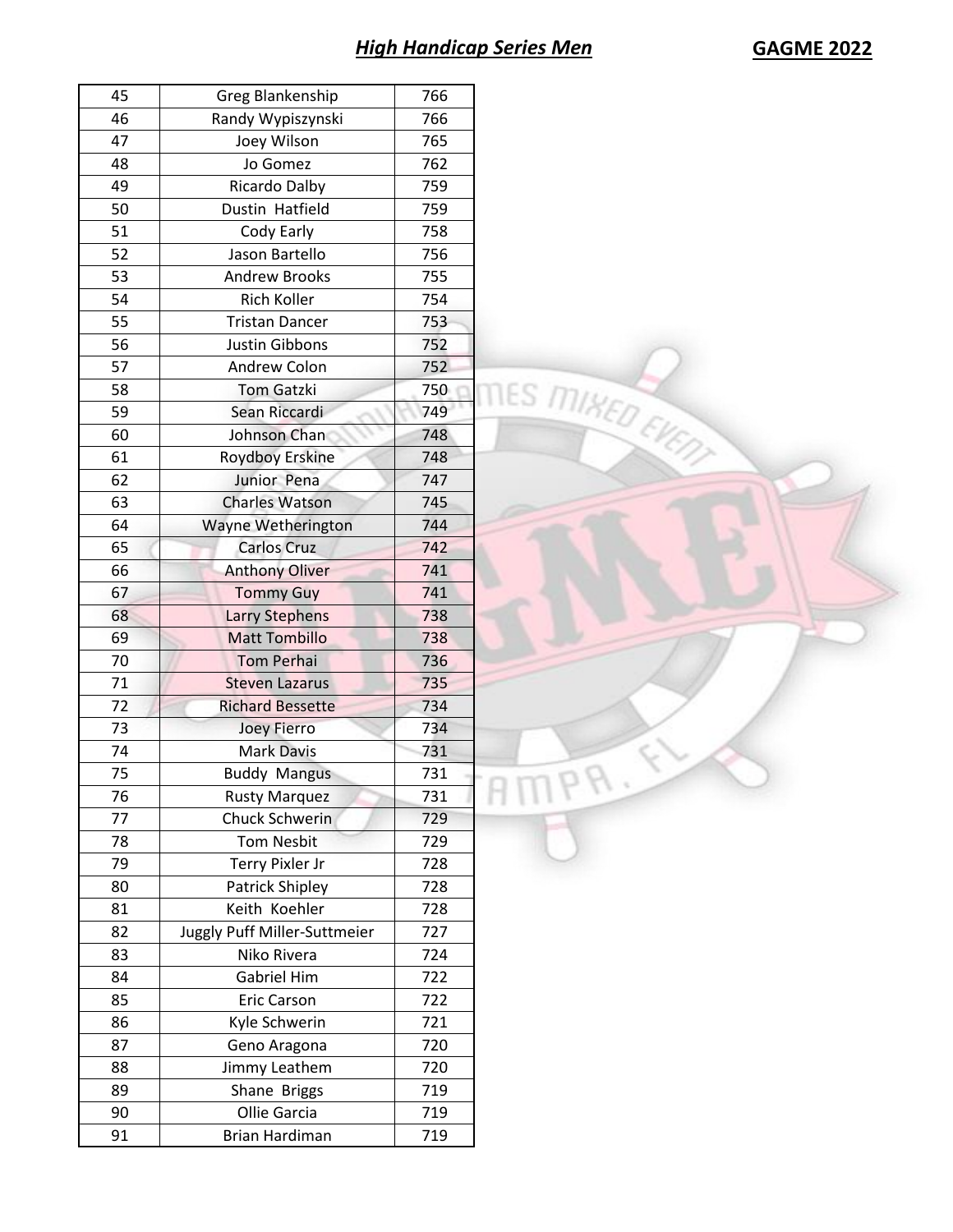## *High Handicap Series Men* **GAGME 2022**

| 92  | Daryl Russell                | 717 |
|-----|------------------------------|-----|
| 93  | Rob Lyon                     | 715 |
| 94  | Reynaldo Rodriguez           | 714 |
| 95  | <b>Brian Wald</b>            | 713 |
| 96  | Dan Koehler                  | 713 |
| 97  | Jason Goldstein              | 713 |
| 98  | Michael S Latanowich         | 712 |
| 99  | Pie Rivera                   | 710 |
| 100 | Larry Brande                 | 709 |
| 101 | Sean Connolly                | 708 |
| 102 | <b>Kenny Riggs</b>           | 708 |
| 103 | Jay Ingram                   | 706 |
| 104 | <b>Big O Lopez</b>           | 706 |
| 105 | Donny Hubbard                | 706 |
| 106 | <b>Eric Nunn</b>             | 705 |
| 107 | Chris Felts                  | 704 |
| 108 | Paul Murphy                  | 700 |
| 109 | Troy Thorland                | 700 |
| 110 | Ramos Williams               | 698 |
| 111 | <b>Gary Willis</b>           | 698 |
| 112 | <b>Austin Saile</b>          | 697 |
| 113 | <b>Tim Henderson</b>         | 696 |
| 114 | <b>Skip George</b>           | 696 |
| 115 | <b>Jay Flores</b>            | 695 |
| 116 |                              |     |
|     | <b>Scott Hurley</b>          | 695 |
| 117 | <b>Frank Mazzone</b>         | 694 |
| 118 | <b>Wiggly Tuff Suttmeier</b> | 692 |
| 119 | <b>Ed Ilano</b>              | 692 |
| 120 | <b>Timothy Locke</b>         | 690 |
| 121 | Frankie Swiderski Jr.        | 686 |
| 122 | David Procopoi               | 686 |
| 123 | Michael O'Dell               | 686 |
| 124 | <b>Garrett Simmons</b>       | 682 |
| 125 | Andrew Adler                 | 681 |
| 126 | <b>William Meyer</b>         | 680 |
| 127 | Mike Sklarz                  | 673 |
| 128 | Alex Gregory                 | 670 |
| 129 | Charlie Mayo                 | 669 |
| 130 | Mike Martin III              | 669 |
| 131 | <b>Tiago Silva</b>           | 667 |
| 132 | <b>Eddie Reed</b>            | 666 |
| 133 | Charlie Schwerin Jr          | 666 |
| 134 | Jeff Roberson                | 663 |
| 135 | Ken Sutton                   | 663 |
| 136 | <b>Tyler Shingle</b>         | 657 |
| 137 | Douglas Schalk               | 653 |
| 138 | <b>Bill Garneau</b>          | 646 |
|     |                              |     |